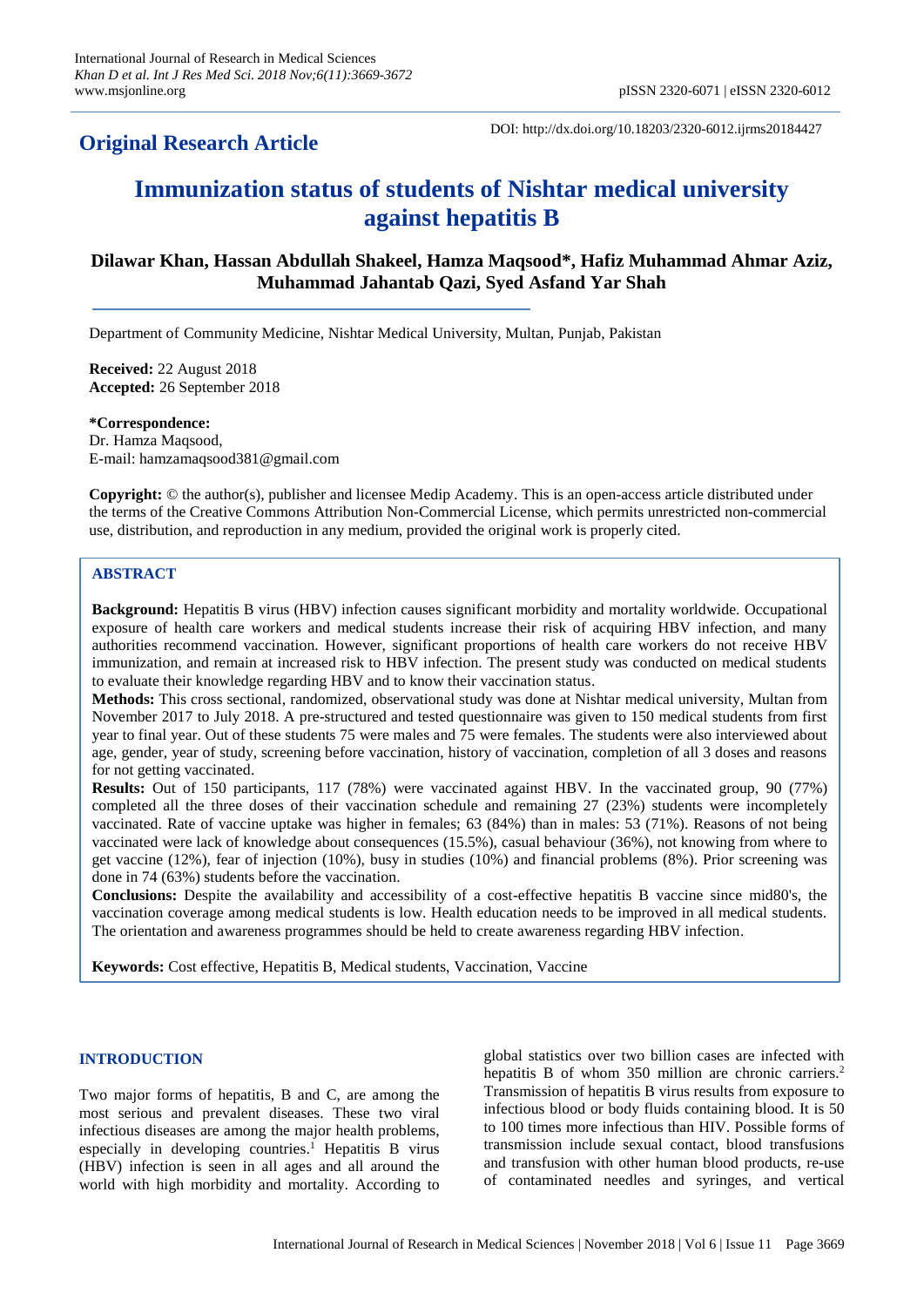transmission from mother to child (MTCT) during childbirth. 3

Every year more than one million of the affected individuals die because of complication such as cirrhosis and liver cancer which happens despite the availability of an effective vaccine with minimal/transient side effects.<sup>4</sup> Pakistan Medical Research Council in its seroprevalence survey has shown national HBsAg prevalence as 2.5%. The gender wise distribution in Punjab province is 3.4% in males and 1.7% in females.

The health care workers and medical students are at risk of infection with hepatitis B through occupational exposure to blood and infectious body fluids. <sup>5</sup> There are 35 million HCWs worldwide, and percutaneous injuries have been estimated to result in approximately 66,000 hepatitis B viral infections per year. <sup>6</sup> Data from the United States in the 1990s showed that unvaccinated HCWs had serologic evidence of past or current HBV infection three to five times greater than the general population. <sup>7</sup> A survey of the medical students showed that 30% of reported needle stick injuries occurred in the operation room7.Therefore it is important for medical students to be actively protected against HBV through vaccination.

Prevention is the only safe strategy against high prevalence of viral hepatitis. Having enough knowledge and proper attitudes toward this infection is cornerstones of preventing transmission. Medical students have a very important role in preventing the disease by improving the disease knowledge among themselves and the patients they treat. Safe and effective HBV vaccines have been available since 1982. <sup>8</sup> The introduction of hepatitis B vaccine has increased the annual budget for immunization services by approximately 56%. It is predicted that more than 4000 future deaths shall be averted annually by this intervention. 9 It is found that the monovalent hepatitis B vaccine is considerably more cost-effective than the hepatitis B vaccine in combination with DPT. The currently available hepatitis B vaccine is extremely safe. A study from Lahore reported that 49% health care workers and 42% medical students were vaccinated against hepatitis B. Internationally the vaccination coverage among medical students was 11% in South Florida and 29% in Yemen. 10

This study was planned in a public sector medical college in South Punjab to assess the status of vaccination in this group and determine the reasons of non-vaccination with the aim of improving the health status of the community.

#### **METHODS**

A descriptive, cross-sectional study was carried out from November 2017 to July 2018 at Nishtar Medical University, Multan. Ethical issues were addressed according to institutional review board. The class representatives were intimated beforehand about the time and place of conducting the session so that all those willing to participate could be assembled in the lecture theatre. All the participants were informed about the targets of the research, the methods of the study, and how to fill the questionnaire. All procedures were performed only with the consent of the participants, and all information was used solely for this research. Those who did not give their consent to participate were excluded.

A pre-structured and tested questionnaire was given to 150 medical students from first year to final year. Year wise breakup of students was  $1<sup>st</sup>$  year n=30,  $2<sup>nd</sup>$  year n=30,  $3<sup>rd</sup>$  year n=30,  $4<sup>th</sup>$  year n=30 and  $5<sup>th</sup>$  year n=30. Out of these students 75 were males and 75 were females. The information gathered was age, gender, year of study, screening before vaccination, history of vaccination, completion of all 3 doses and reasons for not getting vaccinated. Complete vaccination was defined as all three doses of vaccine and incompletely vaccination was less than 3 doses of vaccine. The questions also include the history of Hepatitis B infection among the medical students.

#### *Statistical analysis*

All these students were interviewed using pretested questionnaire and data was coded, entered, and analyzed using the Statistical Package for Social Science (SPSS) version 20.0 (SPSS, Chicago, IL, USA).

#### **RESULTS**

Out of 175 medical students,150 (M=75, F=75) completed the questionnaire giving a response rate of 85%. Age of the participants ranged from 17-29 years (Figure 1).



#### **Figure 1: Frequency distribution of ages of students who took part in study.**

Out of 150 participants, 117 (78%) were vaccinated against HBV (Figure 2). In the vaccinated group, 90 (77%) completed all the three doses of their vaccination schedule and remaining 27 (23%) students were incompletely vaccinated. Rate of vaccine uptake was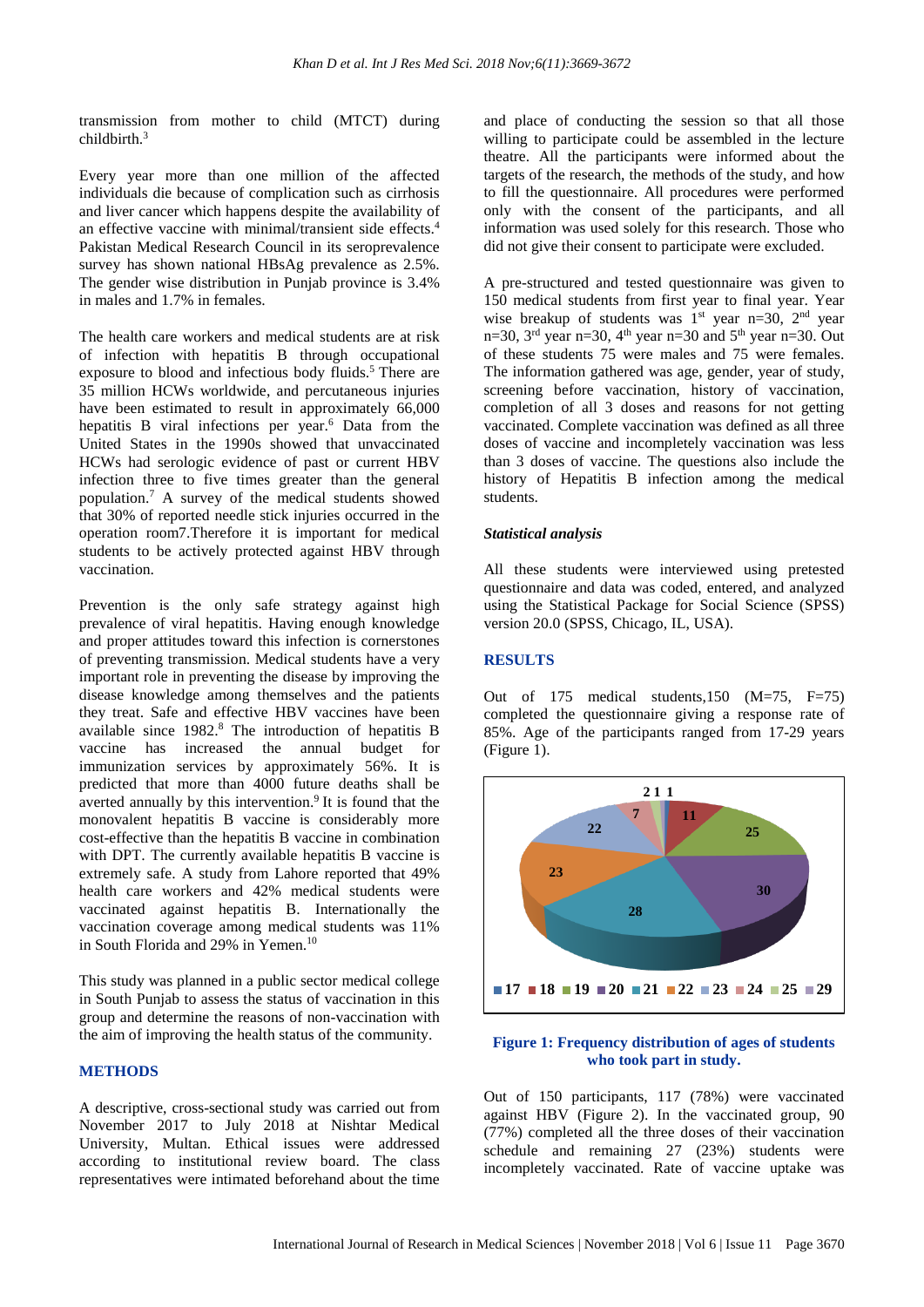higher in females; 63 (84%) than in males: 53 (71%). The proportion of complete vaccination decreased from 50% in the first year to 46% in second year and remained the same in third year and increased in fourth year (73%) and again went up in final year (83%) (Table 1).

#### **Table 1: Frequency distribution of status of vaccination of students of all years.**

| Year<br>of<br>study |    | <b>Completely</b> Incomplete Not<br>vaccinated vaccination vaccinated |     | Don't<br>remem-<br>ber |
|---------------------|----|-----------------------------------------------------------------------|-----|------------------------|
| 1 <sup>st</sup>     | 15 | 0 <sub>5</sub>                                                        | 06  | 04                     |
| 2 <sup>nd</sup>     | 14 | 06                                                                    | 09  | 01                     |
| 3 <sup>rd</sup>     | 14 | 09                                                                    | 0.5 | 02                     |
| 4 <sup>th</sup>     | 22 | 03                                                                    | 03  | 02                     |
| $5$ <sup>th</sup>   |    |                                                                       |     |                        |



#### **Figure 2: Complete vaccination percentages of male v/s females.**

Reasons of not being vaccinated were lack of knowledge about consequences (15.5%), casual behaviour (36%), not knowing from where to get vaccine (12%), fear of injection (10%), busy in studies (10%) and financial problems (8%) (Figure 3). Prior screening was done in 74 (63%) students before the vaccination.

Following is the frequency distribution showing the year of vaccination for those who were vaccinated after admission: first year; 38 (66%), second year; 08 (14%), third year; 04(07%), fourth year; 03 (05%), final year; 05 (08%) (Table 2).

#### **Table 2: Frequency distribution showing the year of vaccination for those who were vaccinated after admission.**

| Year         | <b>Frequency</b> | Percentage $(\% )$ |
|--------------|------------------|--------------------|
| First        | 38               | 66                 |
| Second       | 08               | 14                 |
| <b>Third</b> | 04               | 07                 |
| Fourth       | 03               | 05                 |
| Fifth        | 05               | 78                 |



#### **Figure 3: Frequency distribution showing the cause of being non-vaccinated.**

#### **DISCUSSION**

Only 60% medical students were fully vaccinated against hepatitis B, though these health care producers have a higher chance of acquiring this and other infections in their professional life. <sup>11</sup> The need for HBV vaccination in this group should be a priority. The 60% vaccination in our subjects is similar to a study done in North Sydney 64% but higher than the study done in Lahore (42.2%), South London (33%), Sweden (40%), Egypt (16%), and Yemen  $(29.5\%)$ .<sup>12</sup> The fact indicates that discrete qualitative variables affect the uptake of vaccine more than its availability.

The increase in the uptake of vaccine with the advancing age and professional years in MBBS indicate increasing awareness about the disease. <sup>13</sup> Similar result were found in the nursing students of tertiary care hospital of Peshawar. Higher vaccination coverage in girls was seen in the present study and same was reported from Lahore.

Despite the availability of HBV vaccine for more than two decades over 90% coverage has not been achieved in this group. <sup>14</sup> The most frequent reason for not getting vaccinated in the present study were lack of knowledge of consequences (29.2%), casual behavior (24.8%), don't know where to obtain the vaccine (21.7%), fear of injection (10.5%).

These are serious issues and need to be improved by educating them. Reasons of not vaccination were lack of knowledge about consequences (15.5%), casual behavior (36%), don't know where to obtain the vaccine (12%), fear of injection (10%), busy in studies (10%) and financial problems (8%). These are also baseless reasons and need to be improved by education. Casual behaviour was cited as the main reason for not getting vaccinated. 49% students were vaccinated before admission to university and 31% students get vaccinated after admission to university. 47% students got their